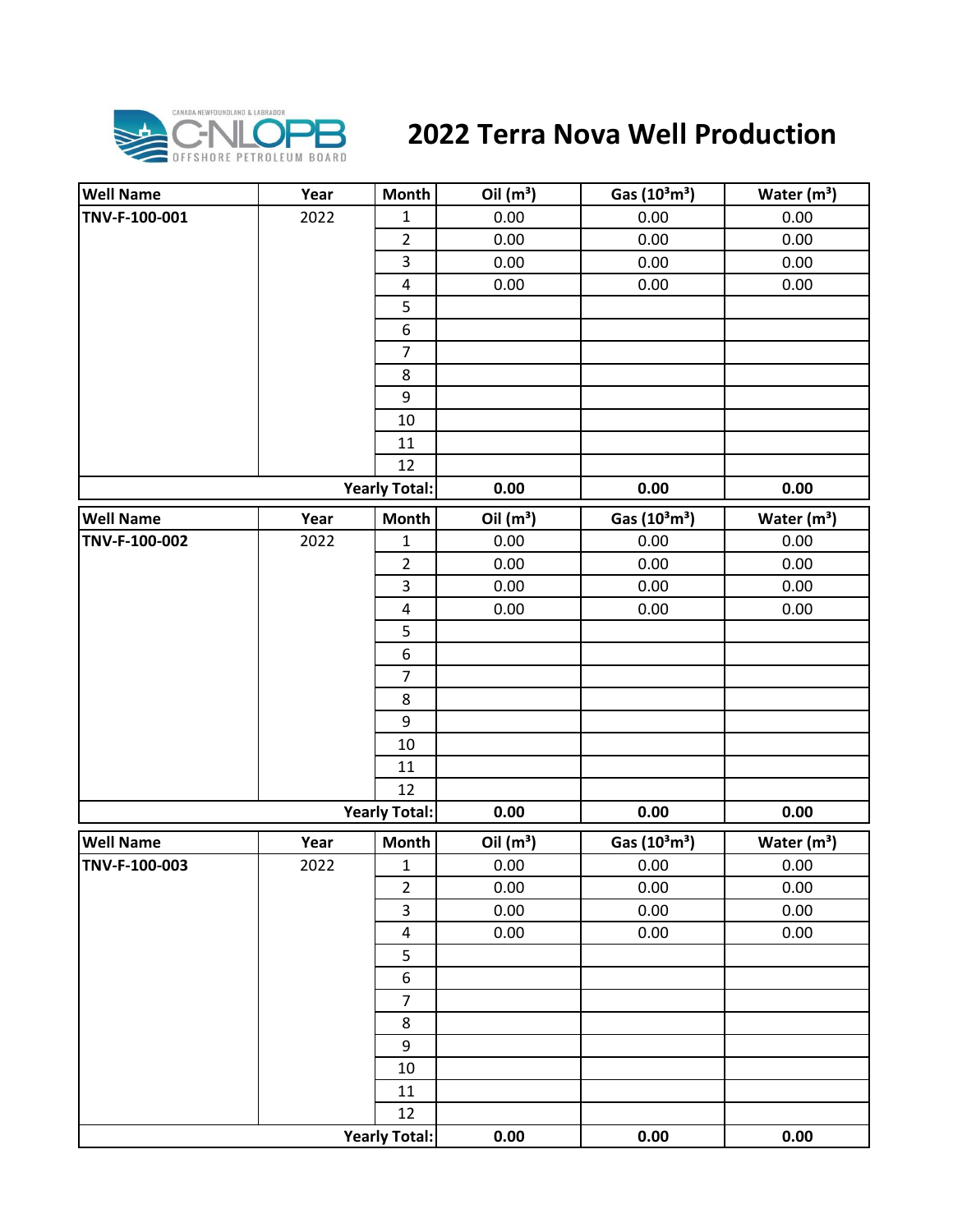| <b>Well Name</b> | Year | Month                | Oil $(m^3)$ | Gas (10 <sup>3</sup> m <sup>3</sup> ) | Water $(m3)$ |
|------------------|------|----------------------|-------------|---------------------------------------|--------------|
| TNV-F-100-004    | 2022 | 1                    | 0.00        | 0.00                                  | 0.00         |
|                  |      | $\overline{2}$       | 0.00        | 0.00                                  | 0.00         |
|                  |      | 3                    | 0.00        | 0.00                                  | 0.00         |
|                  |      | 4                    | 0.00        | 0.00                                  | 0.00         |
|                  |      | 5                    |             |                                       |              |
|                  |      | 6                    |             |                                       |              |
|                  |      | 7                    |             |                                       |              |
|                  |      | 8                    |             |                                       |              |
|                  |      | 9                    |             |                                       |              |
|                  |      | 10                   |             |                                       |              |
|                  |      | 11                   |             |                                       |              |
|                  |      | 12                   |             |                                       |              |
|                  |      | <b>Yearly Total:</b> | 0.00        | 0.00                                  | 0.00         |

| <b>Well Name</b>     | Year | Month          | Oil $(m^3)$ | Gas (10 <sup>3</sup> m <sup>3</sup> ) | Water $(m^3)$ |
|----------------------|------|----------------|-------------|---------------------------------------|---------------|
| TNV-G-090-002-W      | 2022 | 1              | 0.00        | 0.00                                  | 0.00          |
|                      |      | $\overline{2}$ | 0.00        | 0.00                                  | 0.00          |
|                      |      | 3              | 0.00        | 0.00                                  | 0.00          |
|                      |      | 4              | 0.00        | 0.00                                  | 0.00          |
|                      |      | 5              |             |                                       |               |
|                      |      | 6              |             |                                       |               |
|                      |      | $\overline{7}$ |             |                                       |               |
|                      |      | 8              |             |                                       |               |
|                      |      | 9              |             |                                       |               |
|                      |      | 10             |             |                                       |               |
|                      |      | 11             |             |                                       |               |
|                      |      | 12             |             |                                       |               |
| <b>Yearly Total:</b> |      |                | 0.00        | 0.00                                  | 0.00          |

| <b>Well Name</b>     | Year | Month          | Oil $(m^3)$ | Gas (10 <sup>3</sup> m <sup>3</sup> ) | Water $(m^3)$ |
|----------------------|------|----------------|-------------|---------------------------------------|---------------|
| TNV-G-090-003        | 2022 | 1              | 0.00        | 0.00                                  | 0.00          |
|                      |      | $\overline{2}$ | 0.00        | 0.00                                  | 0.00          |
|                      |      | 3              | 0.00        | 0.00                                  | 0.00          |
|                      |      | 4              | 0.00        | 0.00                                  | 0.00          |
|                      |      | 5              |             |                                       |               |
|                      |      | 6              |             |                                       |               |
|                      |      | 7              |             |                                       |               |
|                      |      | 8              |             |                                       |               |
|                      |      | 9              |             |                                       |               |
|                      |      | 10             |             |                                       |               |
|                      |      | 11             |             |                                       |               |
|                      |      | 12             |             |                                       |               |
| <b>Yearly Total:</b> |      | 0.00           | 0.00        | 0.00                                  |               |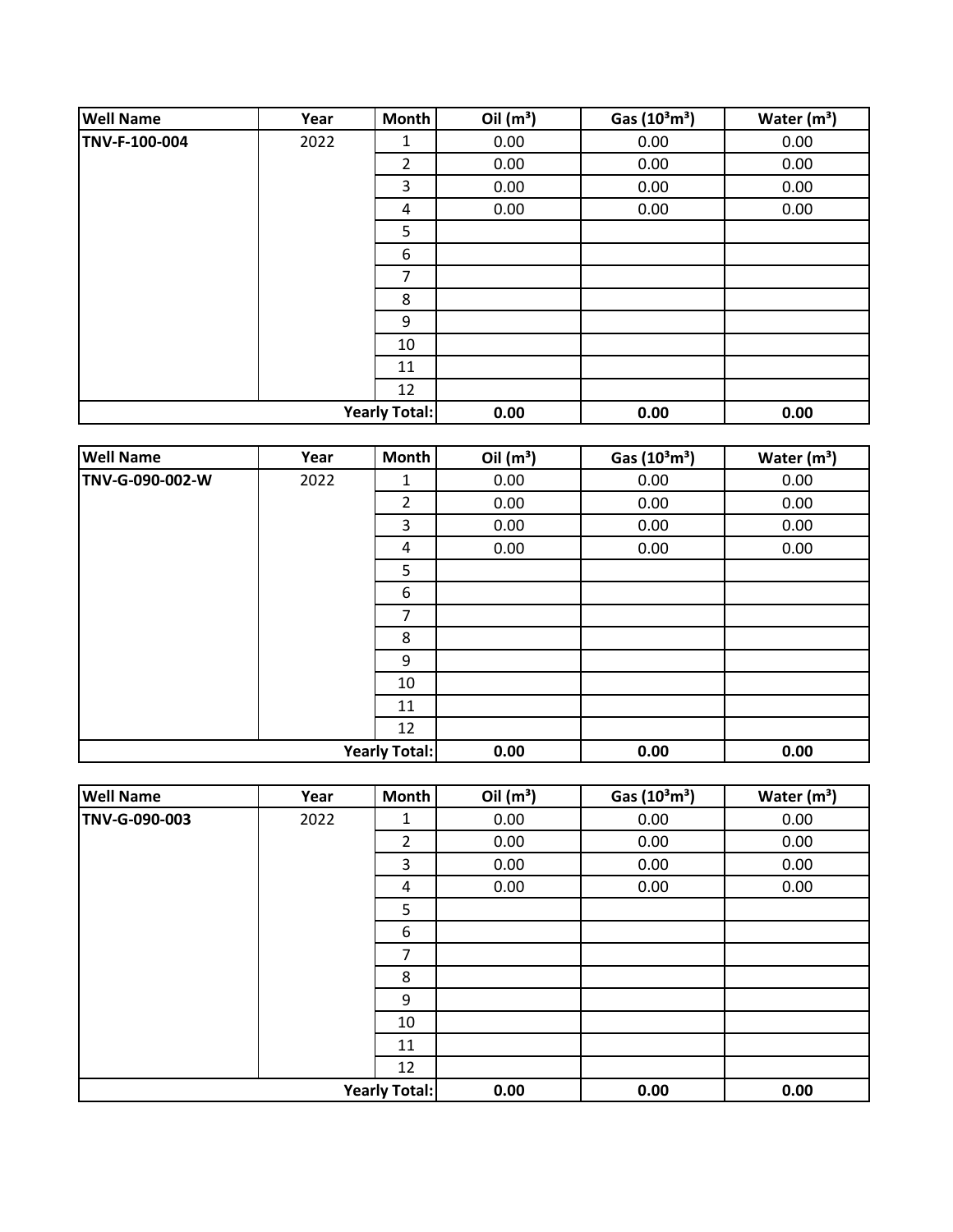| <b>Well Name</b> | Year | Month                | Oil $(m^3)$ | Gas (10 <sup>3</sup> m <sup>3</sup> ) | Water $(m^3)$ |
|------------------|------|----------------------|-------------|---------------------------------------|---------------|
| TNV-G-090-005-Y  | 2022 | 1                    | 0.00        | 0.00                                  | 0.00          |
|                  |      | $\overline{2}$       | 0.00        | 0.00                                  | 0.00          |
|                  |      | 3                    | 0.00        | 0.00                                  | 0.00          |
|                  |      | 4                    | 0.00        | 0.00                                  | 0.00          |
|                  |      | 5                    |             |                                       |               |
|                  |      | 6                    |             |                                       |               |
|                  |      | 7                    |             |                                       |               |
|                  |      | 8                    |             |                                       |               |
|                  |      | 9                    |             |                                       |               |
|                  |      | 10                   |             |                                       |               |
|                  |      | 11                   |             |                                       |               |
|                  |      | 12                   |             |                                       |               |
|                  |      | <b>Yearly Total:</b> | 0.00        | 0.00                                  | 0.00          |

| <b>Well Name</b>     | Year | Month          | Oil $(m^3)$ | Gas (10 <sup>3</sup> m <sup>3</sup> ) | Water $(m^3)$ |
|----------------------|------|----------------|-------------|---------------------------------------|---------------|
| TNV-G-090-006-Z      | 2022 | 1              | 0.00        | 0.00                                  | 0.00          |
|                      |      | $\overline{2}$ | 0.00        | 0.00                                  | 0.00          |
|                      |      | 3              | 0.00        | 0.00                                  | 0.00          |
|                      |      | 4              | 0.00        | 0.00                                  | 0.00          |
|                      |      | 5              |             |                                       |               |
|                      |      | 6              |             |                                       |               |
|                      |      | $\overline{7}$ |             |                                       |               |
|                      |      | 8              |             |                                       |               |
|                      |      | 9              |             |                                       |               |
|                      |      | 10             |             |                                       |               |
|                      |      | 11             |             |                                       |               |
|                      |      | 12             |             |                                       |               |
| <b>Yearly Total:</b> |      |                | 0.00        | 0.00                                  | 0.00          |

| <b>Well Name</b>     | Year | Month          | Oil $(m^3)$ | Gas $(10^3 \text{m}^3)$ | Water $(m^3)$ |
|----------------------|------|----------------|-------------|-------------------------|---------------|
| TNV-G-090-009        | 2022 | 1              | 0.00        | 0.00                    | 0.00          |
|                      |      | $\overline{2}$ | 0.00        | 0.00                    | 0.00          |
|                      |      | 3              | 0.00        | 0.00                    | 0.00          |
|                      |      | 4              | 0.00        | 0.00                    | 0.00          |
|                      |      | 5              |             |                         |               |
|                      |      | 6              |             |                         |               |
|                      |      | 7              |             |                         |               |
|                      |      | 8              |             |                         |               |
|                      |      | 9              |             |                         |               |
|                      |      | 10             |             |                         |               |
|                      |      | 11             |             |                         |               |
|                      |      | 12             |             |                         |               |
| <b>Yearly Total:</b> |      |                | 0.00        | 0.00                    | 0.00          |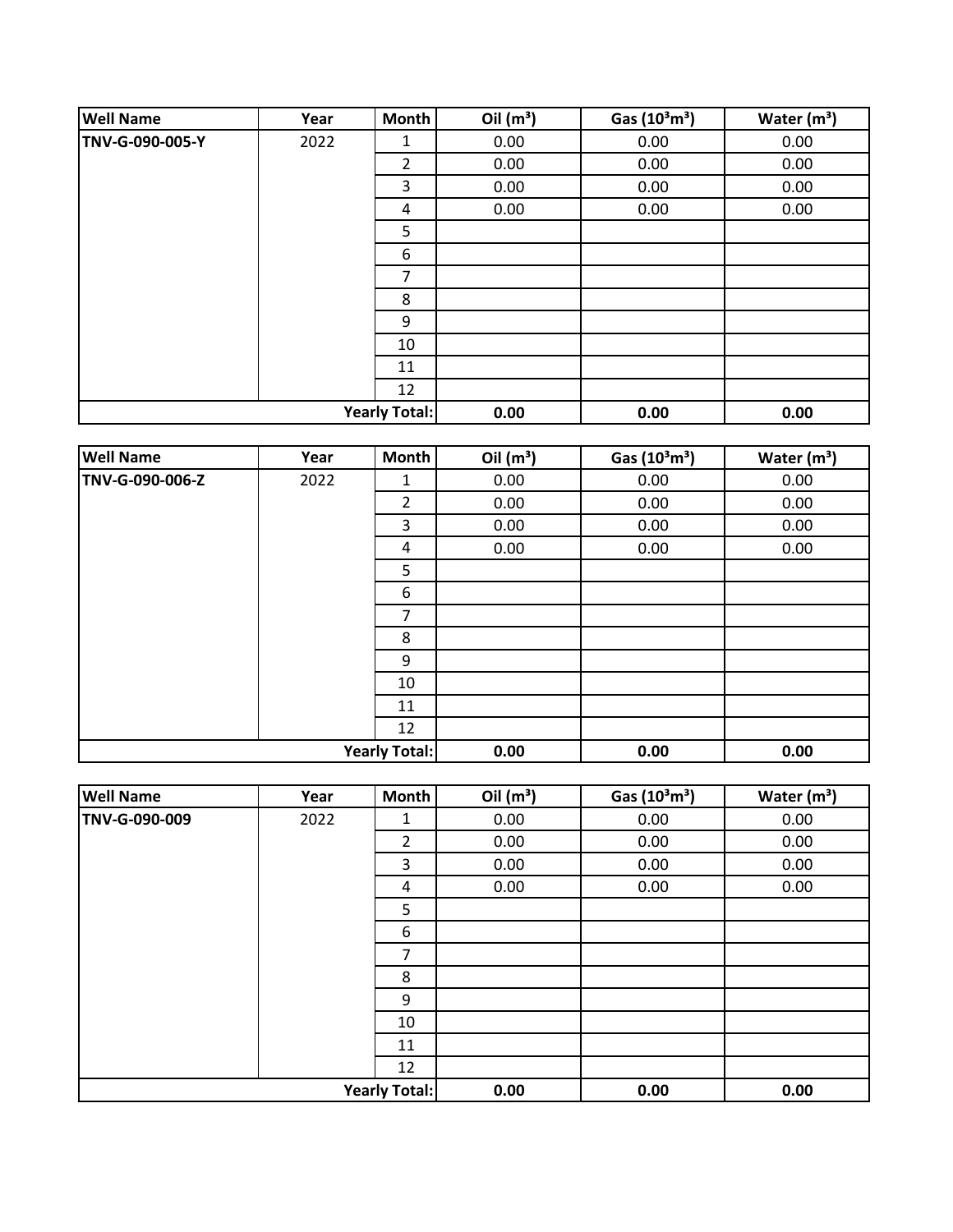| <b>Well Name</b>     | Year | <b>Month</b> | Oil $(m^3)$ | Gas $(10^3 \text{m}^3)$ | Water $(m3)$ |
|----------------------|------|--------------|-------------|-------------------------|--------------|
| TNV-L-098-001-Y      | 2022 | 1            | 0.00        | 0.00                    | 0.00         |
|                      |      | 2            | 0.00        | 0.00                    | 0.00         |
|                      |      | 3            | 0.00        | 0.00                    | 0.00         |
|                      |      | 4            | 0.00        | 0.00                    | 0.00         |
|                      |      | 5            |             |                         |              |
|                      |      | 6            |             |                         |              |
|                      |      | 7            |             |                         |              |
|                      |      | 8            |             |                         |              |
|                      |      | 9            |             |                         |              |
|                      |      | 10           |             |                         |              |
|                      |      | 11           |             |                         |              |
|                      |      | 12           |             |                         |              |
| <b>Yearly Total:</b> |      | 0.00         | 0.00        | 0.00                    |              |

| <b>Well Name</b>     | Year | <b>Month</b>   | Oil $(m^3)$ | Gas $(10^3 \text{m}^3)$ | Water $(m^3)$ |
|----------------------|------|----------------|-------------|-------------------------|---------------|
| TNV-L-098-002        | 2022 | 1              | 0.00        | 0.00                    | 0.00          |
|                      |      | $\overline{2}$ | 0.00        | 0.00                    | 0.00          |
|                      |      | 3              | 0.00        | 0.00                    | 0.00          |
|                      |      | 4              | 0.00        | 0.00                    | 0.00          |
|                      |      | 5              |             |                         |               |
|                      |      | 6              |             |                         |               |
|                      |      | 7              |             |                         |               |
|                      |      | 8              |             |                         |               |
|                      |      | 9              |             |                         |               |
|                      |      | 10             |             |                         |               |
|                      |      | 11             |             |                         |               |
|                      |      | 12             |             |                         |               |
| <b>Yearly Total:</b> |      | 0.00           | 0.00        | 0.00                    |               |

| <b>Well Name</b>     | Year | <b>Month</b>   | Oil $(m^3)$ | Gas $(10^3 \text{m}^3)$ | Water $(m^3)$ |
|----------------------|------|----------------|-------------|-------------------------|---------------|
| TNV-L-098-004        | 2022 | 1              | 0.00        | 0.00                    | 0.00          |
|                      |      | $\overline{2}$ | 0.00        | 0.00                    | 0.00          |
|                      |      | 3              | 0.00        | 0.00                    | 0.00          |
|                      |      | 4              | 0.00        | 0.00                    | 0.00          |
|                      |      | 5              |             |                         |               |
|                      |      | 6              |             |                         |               |
|                      |      | 7              |             |                         |               |
|                      |      | 8              |             |                         |               |
|                      |      | 9              |             |                         |               |
|                      |      | 10             |             |                         |               |
|                      |      | 11             |             |                         |               |
|                      |      | 12             |             |                         |               |
| <b>Yearly Total:</b> |      | 0.00           | 0.00        | 0.00                    |               |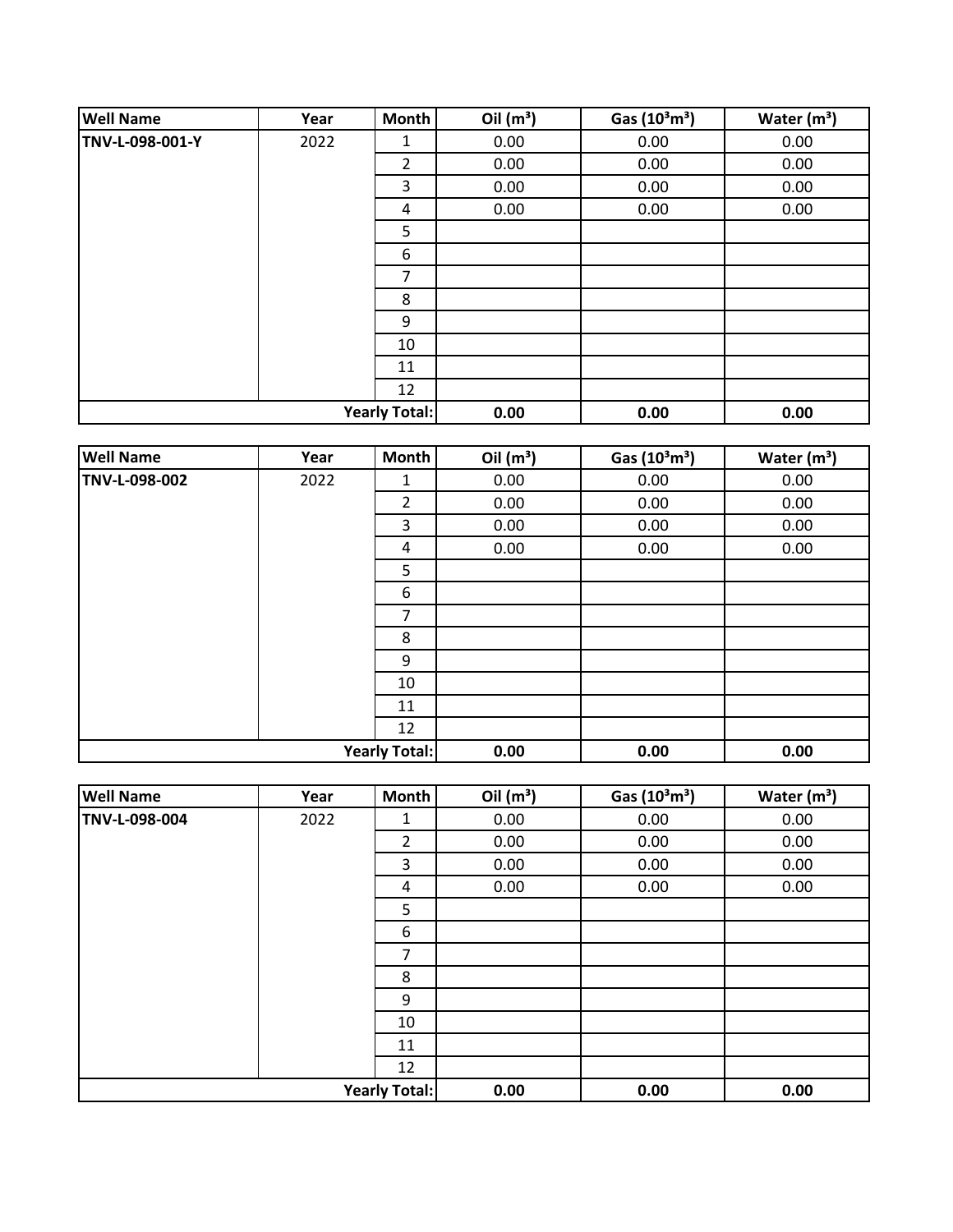| <b>Well Name</b>     | Year | <b>Month</b> | Oil $(m^3)$ | Gas $(10^3 \text{m}^3)$ | Water $(m3)$ |
|----------------------|------|--------------|-------------|-------------------------|--------------|
| TNV-L-098-007-X      | 2022 | 1            | 0.00        | 0.00                    | 0.00         |
|                      |      | 2            | 0.00        | 0.00                    | 0.00         |
|                      |      | 3            | 0.00        | 0.00                    | 0.00         |
|                      |      | 4            | 0.00        | 0.00                    | 0.00         |
|                      |      | 5            |             |                         |              |
|                      |      | 6            |             |                         |              |
|                      |      | 7            |             |                         |              |
|                      |      | 8            |             |                         |              |
|                      |      | 9            |             |                         |              |
|                      |      | 10           |             |                         |              |
|                      |      | 11           |             |                         |              |
|                      |      | 12           |             |                         |              |
| <b>Yearly Total:</b> |      | 0.00         | 0.00        | 0.00                    |              |

| <b>Well Name</b>     | Year | <b>Month</b>   | Oil $(m^3)$ | Gas (10 <sup>3</sup> m <sup>3</sup> ) | Water $(m^3)$ |
|----------------------|------|----------------|-------------|---------------------------------------|---------------|
| TNV-L-098-008        | 2022 | 1              | 0.00        | 0.00                                  | 0.00          |
|                      |      | $\overline{2}$ | 0.00        | 0.00                                  | 0.00          |
|                      |      | 3              | 0.00        | 0.00                                  | 0.00          |
|                      |      | 4              | 0.00        | 0.00                                  | 0.00          |
|                      |      | 5              |             |                                       |               |
|                      |      | 6              |             |                                       |               |
|                      |      | 7              |             |                                       |               |
|                      |      | 8              |             |                                       |               |
|                      |      | 9              |             |                                       |               |
|                      |      | 10             |             |                                       |               |
|                      |      | 11             |             |                                       |               |
|                      |      | 12             |             |                                       |               |
| <b>Yearly Total:</b> |      | 0.00           | 0.00        | 0.00                                  |               |

| <b>Well Name</b>     | Year | <b>Month</b>   | Oil $(m^3)$ | Gas (10 <sup>3</sup> m <sup>3</sup> ) | Water $(m^3)$ |
|----------------------|------|----------------|-------------|---------------------------------------|---------------|
| TNV-L-098-009        | 2022 | 1              | 0.00        | 0.00                                  | 0.00          |
|                      |      | $\overline{2}$ | 0.00        | 0.00                                  | 0.00          |
|                      |      | 3              | 0.00        | 0.00                                  | 0.00          |
|                      |      | 4              | 0.00        | 0.00                                  | 0.00          |
|                      |      | 5              |             |                                       |               |
|                      |      | 6              |             |                                       |               |
|                      |      | 7              |             |                                       |               |
|                      |      | 8              |             |                                       |               |
|                      |      | 9              |             |                                       |               |
|                      |      | 10             |             |                                       |               |
|                      |      | 11             |             |                                       |               |
|                      |      | 12             |             |                                       |               |
| <b>Yearly Total:</b> |      |                | 0.00        | 0.00                                  | 0.00          |